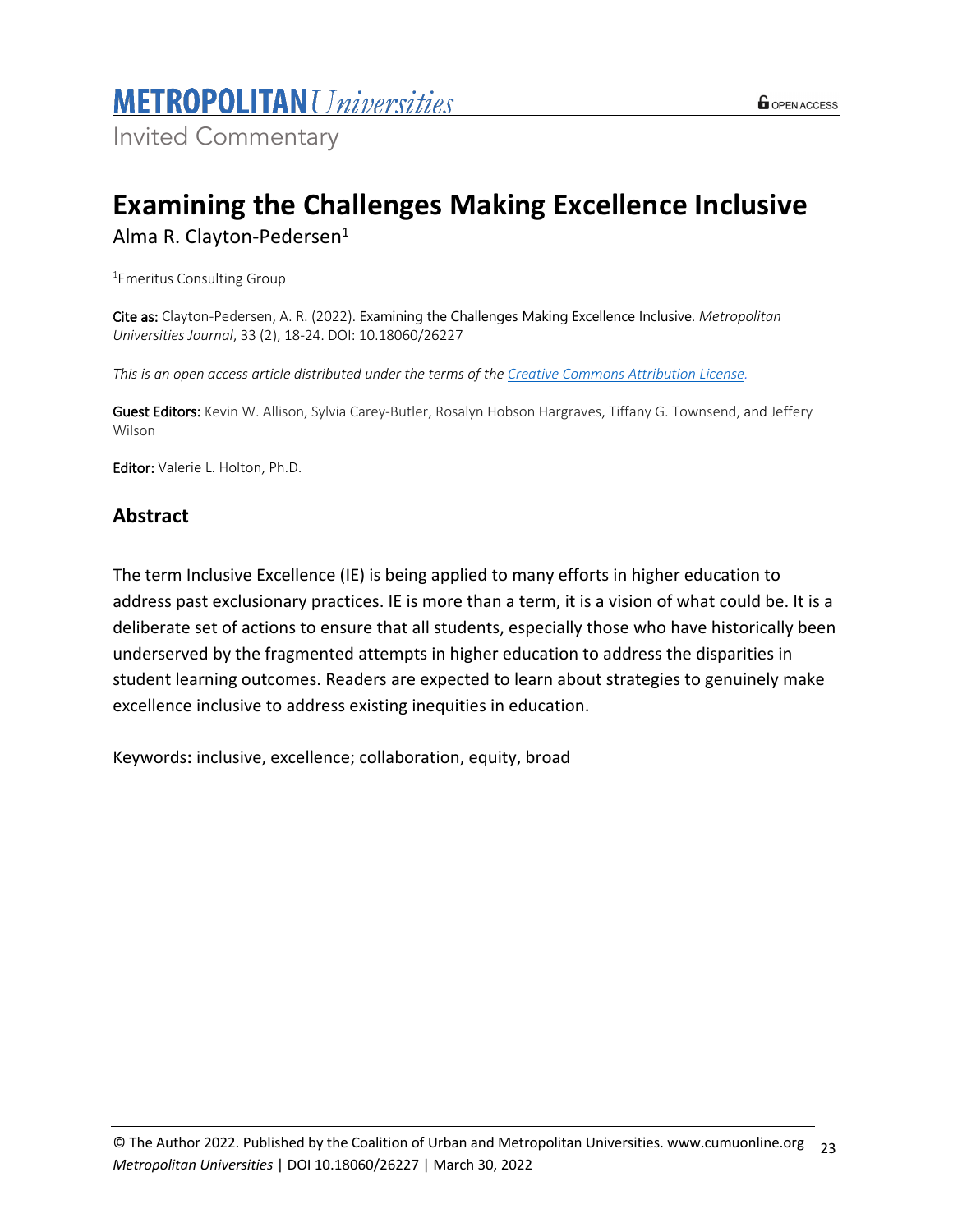# **Introduction**

Following the national news makes it clear that discrimination and injustice are alive and well in the United States. Witnessing these disturbing trends should raise concerns about the contradictions between our ideals of being one nation and the barriers experienced by many that seek to fully achieving that dream. The stratification of students in our education systems based on race, ethnicity, and gender identity is especially troubling. Many racialized and poor students are too often not afforded a high-quality education, while white and affluent students most often have access to the best. Yet, both are considered public education. This stratified K-12 system of quality is particularly stark due to housing segregation and district-level tax revenues that vary by level of affluence. Such stratification at the postsecondary level is partially a result of limited access to and affordability of quality pre-school education and often lower quality K-12 education.

The reality of continued disparities—that cut along racial, ethnic, gender, and economic lines denies these communities equitable educational opportunities and outcomes. Researchers have examined the juxtaposition of institutional statements and the lived realities of underserved and marginalized students, faculty, staff, and community members. It will continue to be difficult for people who are marginalized to realize the American dream unless they are equitably afforded a quality education.

Moving the nation closer to making educational excellence inclusive requires experimentation with proven and promising pedagogies that demonstrate effectiveness, robust analysis of efforts made, and examination of implemented pedagogies' breadth, depth, fidelity, and outcomes. Consistent documentation of the elements of equitable practices that produce the positive results observed must then be broadly documented, replicated, and assessed in various institutional contexts. The overall impact of efforts to make excellence inclusive requires examining the depth of our most effective institutional practices and reward structures that broadly entice faculty and professional staff participation. Pockets of excellence exist in institutions, but not often missing is the broad implementation of practices known to have a positive impact on learning, nor aligned and supported with individual, group, and institutional resources. This requires a strong commitment to achieving equitable learning outcomes for all students. Inattention to such action will keep us stuck in the existing paradigm of high-quality K-12 education reserved for those who can afford the best colleges.

It is paramount to acknowledge and effectively address the educational disparities that have been normalized in the United States over decades. If we truly live the liberty and justice for all rhetoric, we must work consistently to overcome these threats to our precious and currently fragile democracy. When we fall short of a full assault on all forms of preconceptions and discrimination that undergirds educational inequities, it fosters continued denial that disparities exist, or worse yet, blame those victimized for their plight. Successfully creating a more perfect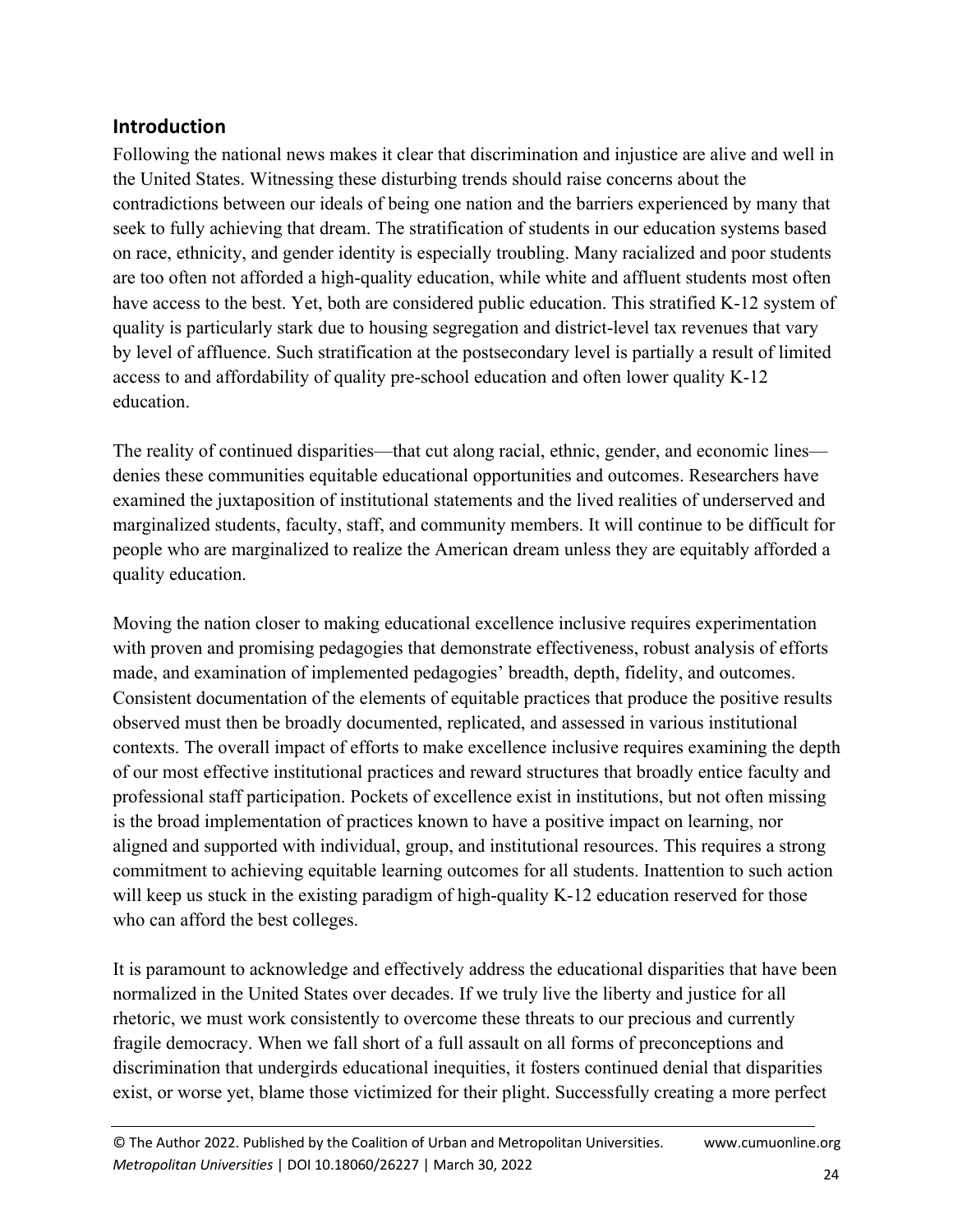union requires the advantaged to be engaged and to thoughtfully dialogue with those who are historically marginalized. Such engagement requires listening to understand the differences in their lived experiences and working together to address the reality of discrimination of all kinds. Only then can we collectively and equitably ensure the long-term vitality of our nation. This also requires that all who call this nation home have equitable access and opportunities for educational success. The sustainability of our unique democracy depends on having a broadly well-educated citizenry.

Implementing these actions requires that faculty, administrators, and professional staff institution-wide to possess requisite understandings and capabilities to employ practices known to maximize all students' learning. It is common to identify places that engage in the practices listed above. Yet, too often, such practices are only provided to those who have had such advantages throughout their Pre-K-12 education. Limiting such practices only widens existing disparities between students from more and less affluent communities and circumstances. Deepening our collective understanding of this dilemma requires a bit of history about how we arrived where we are today regarding examining potential action steps.

As the  $21^{st}$ -century began, the Association of American Colleges and Universities (AAC&U)<sup>1</sup> was an 87-year-old organization. While primarily focused on liberal arts colleges, AAC&U purposefully broadened its efforts to expand its reach to include all colleges and universities. It also amplified the need to focus on essential learning outcomes across all student populations, regardless of institutional type. With funding from several enlightened and committed philanthropies, AAC&U began this farsighted endeavor that continues today. It started its work by convening a 25-member panel to examine how to instill greater expectations of student learning outcomes across the spectrum of higher education institutions. As the national panel identified issues critical to raising expectations of faculty and their leaders and students, the disparities across populations were laid bare and screamed to be addressed. The initiative resulted in a 2002 publication *Greater Expectations: A New Vision for Learning as a Nation Goes to College*<sup>2</sup>. The publication guided the entire education community to raise our collective expectations of all students and offered a foundational plan of action.

As we discussed the next steps to address the observed disparities in student success, we focused on the crisis of broad exclusion of historically underrepresented and underserved students in high-quality learning experiences. We agreed that college learning must be more inclusive of realizing the learning goals for all students articulated in the report. This publication, and many

<sup>1</sup> On January 10, 2022 AAC&U announced a change in its name from the Association of American Colleges and Universities to the American Association of Colleges and Universities, and retained the acronym AAC&U. The rationale is explained on its website.

<sup>2</sup> This meeting of colleagues included Dr. Caryn Musil, then vice president for the Office of Diversity, Equity, and Global Initiatives; Dr. Edgar Beckham who was then an AAC&U Senior Scholar, but previously a Program Officer at the Ford Foundation; and the Dr. Clayton-Pedersen, then vice president for the Office of Education and Institutional Renewal. The Ford Foundation grant also enabled us to explore what Inclusive Excellence might look like in practice with hundreds of individuals and dozens of campus teams. We engaged attendees in exploring the possibilities at AAC&U regional and annual conferences, summer institutes, and meetings of other projects funded under the Greater Expectations initiative.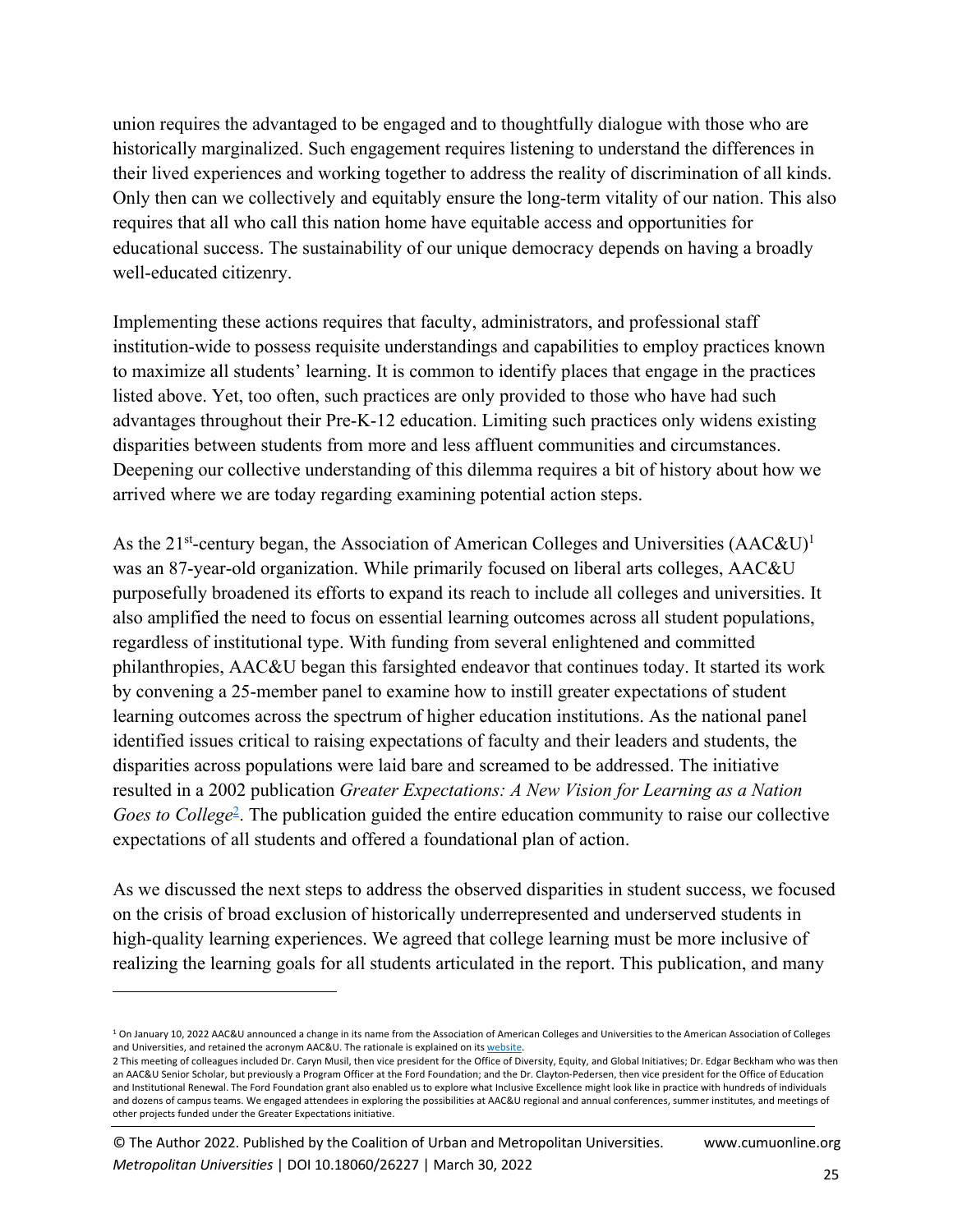AAC&U publications and periodicals that have followed, have had an impact on higher education that remains more than two decades later. Several attempts were made to broaden our vision of what could be and to understand and articulate that inclusion alone is not enough. We needed to focus on enhancing learning outcomes for those who were being left behind and consistently excluded, especially based on race and ethnicity, but also based on gender/gender identity, class, and other dimensions where they were assumed less capable.

After debating approaches, I eventually shouted exuberantly, "What we need is inclusive excellence." I was excited about both the sound of the phase and the vision of achieving it. Yet, my colleagues initially argued that excellence was the highest bar and unreasonable to believe that everyone could achieve academically at that level. After an extensive discussion about the term's appropriateness, I conceded that inclusive excellence appropriately could and should be seen as the learning facilitators<sup>3</sup> aspiration for and contributions to all students' learning outcomes. Stating explicitly that those guiding students' learning and development should conduct high-quality observations, provide appropriate resources, and put forth the best teaching practices to engage and advance all students' knowledge development. Such an effort requires institutions to hold their leaders, faculty, and staff who have a role in guiding student learning, to strive steadfastly to help all learners strive for excellent learning outcomes. This should be viewed with an understanding that this is a pipedream unless there is a significant mindset-shift among administrators, educators, and professional personnel in all spheres of institutional functioning and their students.

I had previously considered how best to increase student learning outcomes during my time at Vanderbilt University by studying student outcomes in a variety of roles: Dean of Student Affairs Office, Assistant Director at its Institute for Public Policy Studies (VIPPS), and Associate Dean for Undergraduate Academic Affairs at Peabody College. Studies conducted at Peabody's Learning Technology Center were groundbreaking and yielded the publication *How People Learn: Bridging Research and Practice*. This and subsequent work on the learning process has been highly influential in the remainder of my work in higher education.

We titled the AAC&U work *Making Excellence Inclusive* (MEI). Yet, we underscored that inclusive excellence is a striving versus an end goal because future research was likely to indicate the need for changes, as we learned more from identifying and implementing effective structural and educational strategies. As such, striving for excellence requires ongoing shifts in our understanding of learning processes and determining the changes that need to be made for all students to achieve at higher levels. Inclusion requires being mindful of the reality that people learn in many different ways. As such, the title serves three functions:

1) Focusing on the actions of institutional leaders and all learning facilitators;

© The Author 2022. Published by the Coalition of Urban and Metropolitan Universities. www.cumuonline.org *Metropolitan Universities* | DOI 10.18060/26227 | March 30, 2022 <sup>26</sup>

<sup>&</sup>lt;sup>3</sup> The reference to learning facilitators include all institutional personnel who interact with students and contribute to their learning.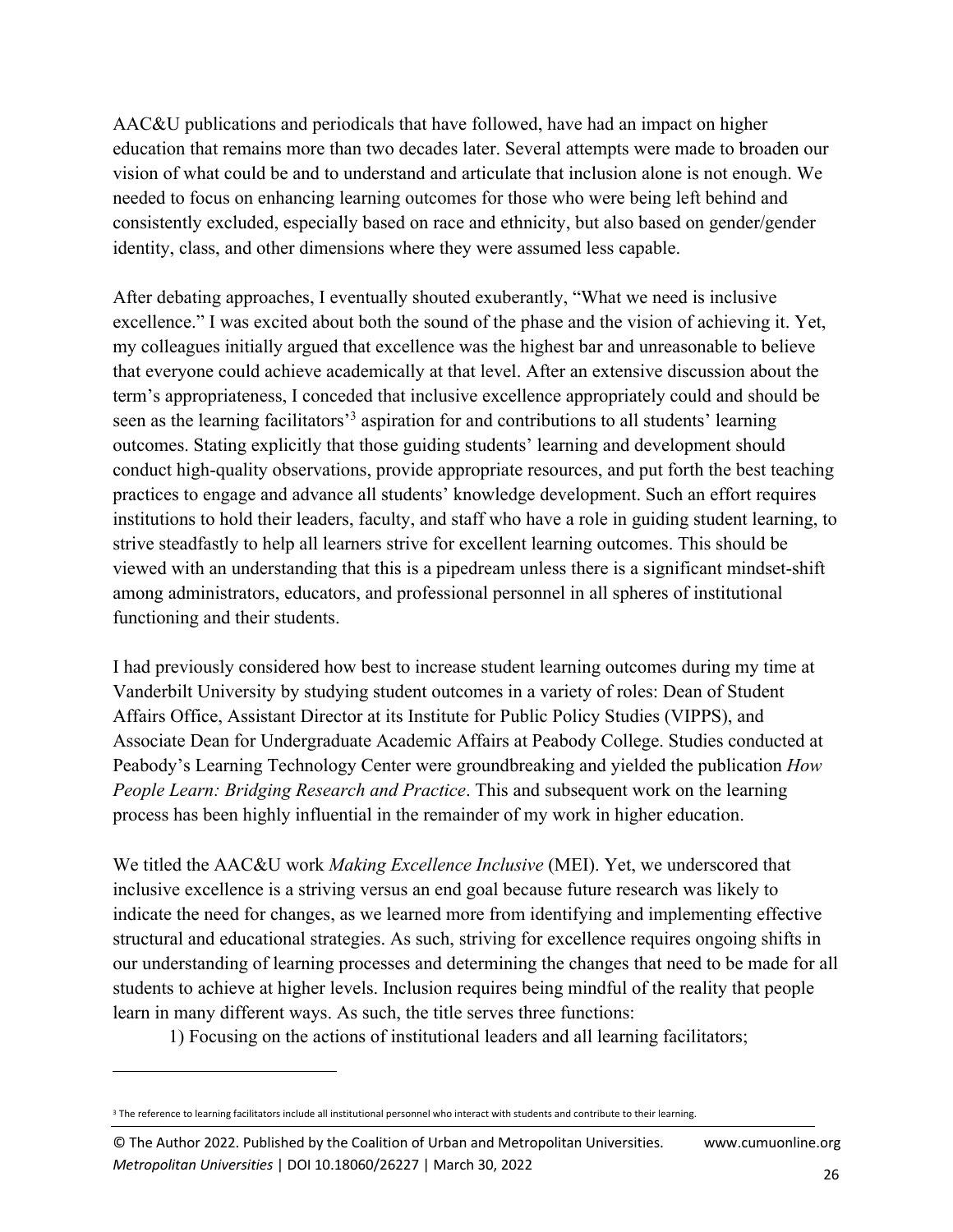- 2) Emphasizing the end goal of IE to spark the imagination of faculty and learners and reject assumptions that only certain students can achieve excellence; and
- 3) Adopting and multiplying teaching practices that are known to assist all students in achieving learning success.

The exploration of setting the bar high for all learners continues today and is persuasively expressed in the articles within this edition of *Metropolitan Universities Journal*. Each piece offers multiple approaches to making excellence inclusive (MEI). Inclusive excellence (IE) focuses broadly on inequities in educational inputs and their outcomes. It is important to point out the disproportionate harm of racial and ethnic discrimination. The pieces in this edition of the *Metropolitan Universities Journal* focus on processes and practices that seek to address and eliminate racism at all levels of education.

The varied approaches provide evidence that there are multiple avenues to eliminate racism by implementing MEI efforts, while also retaining the essential elements of institutional culture that serve as a foundation for their IE goals. Each piece uses different approaches to achieve its MEI vision, and they do so based on research evidence, as well as individual and institutional strategies. The beauty of the chapters is that the authors offer different approaches to MEI. Still, all have the same end goal: to evaluate and examine persistently the strategies undertaken, illuminate their outcomes, and indicate *how* efforts succeed and fail. With such knowledge, implementers can consistently refine promising structures and processes and do so based on robust assessments of the process elements and student learning outcomes. To pursue the goal of inclusive excellence robustly, it must be recognized that it is an evolutionary process that we must continue to pursue.

Progress toward inclusive excellence requires institutional and curriculum-wide approaches that better ensure that all students have access to learning that prepares them for an increasingly complex, 21st-century world. This is particularly relevant in light of what we as a nation have witnessed in the aftermath of the 2020 election and the fight against Covid-19 and its variants.

This includes:

- 1. Effectively adopting teaching practices known to have a positive impact on learning outcomes (e.g., high impact practices [HIPs<sup>4</sup>]);
- 2. Broadly implementing equitable teaching practices<sup>5</sup> (i.e., providing faculty and staff professional development focused on equity-minded approaches that support all students' desire to learn)

<sup>4</sup> High-impact practices, or HIPs, are active learning practices that promote deep learning by promoting student engagement as measured by the National Survey on Student Engagement (NSSE). To be a high-impact practice, the experience must satisfy the definition established by George Kuh, 2008 and Kuh & O'Donnell, 2013 and colleagues at the Association of American Colleges and Universities (AAC&U): achievement of deep learning, significant engagement gains, and positive differential impact on historically underserved student populations.

<sup>&</sup>lt;sup>5</sup> It should be recognized that co-curricular activities such as student council service and athletics are also opportunities to make excellence inclusive and should be included in assessing student learning outcomes.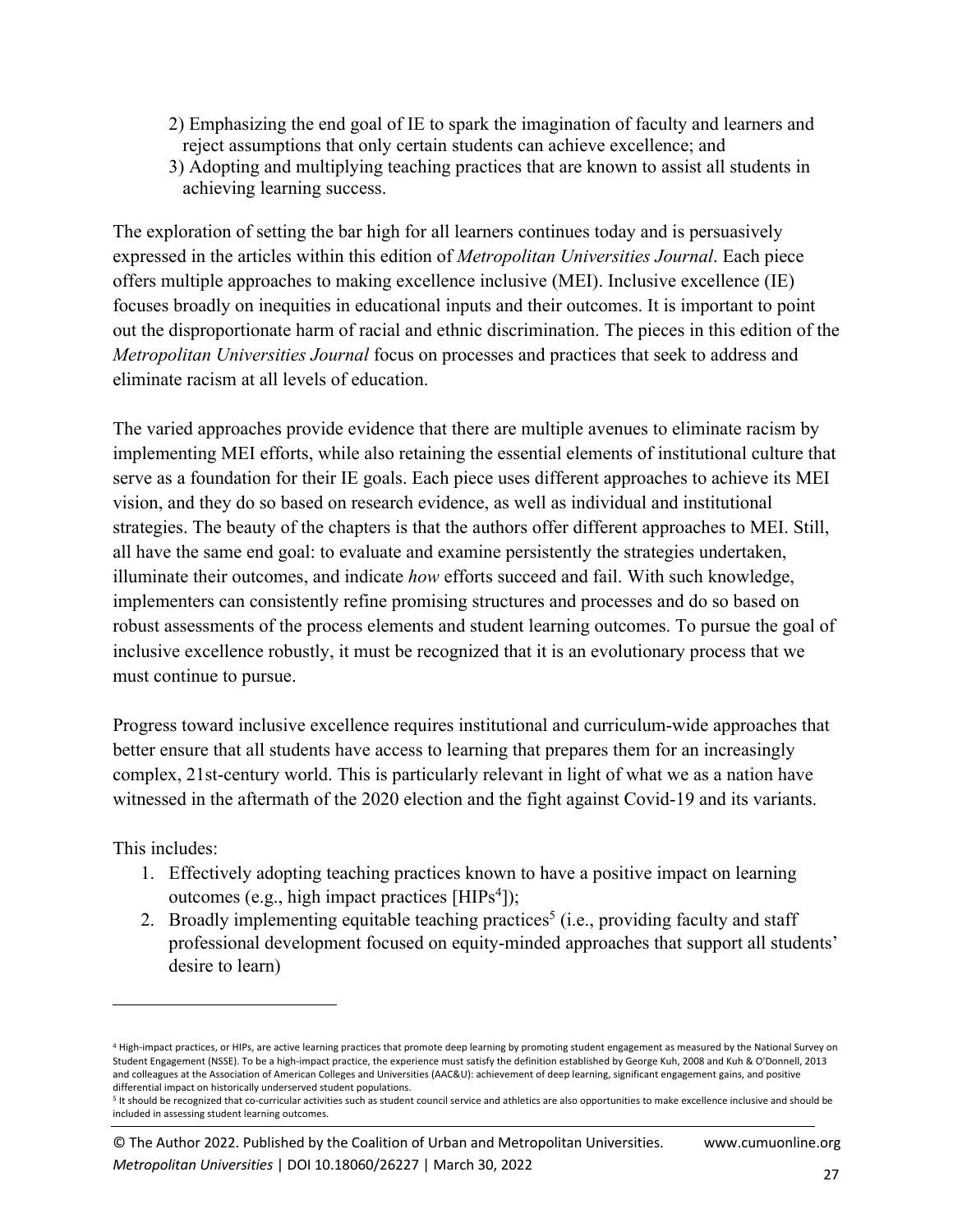- 3. Robustly assessing student learning outcomes (e.g. examining student learning outcomes disaggregated by students' entering characteristics such as race/ethnicity, gender, and socio-economic status, previous learning versus solely reviewing grades); and
- 4. Intentionally identifying and exploiting students' previous successes, recognizing and addressing the gaps in their learning because both strategies are needed to build new knowledge (i.e. leverage students' strengths and identify means to overcome the weaknesses).

## **Conclusion**

This volume of the *Metropolitan Universities Journal* offers the education community strategies that advance practices that develop effective learning environments and guide efforts to make excellence inclusive for all students. These pieces provide guidance about the institutional capacities needed to support all students achieving desired learning outcomes at high levels, which positions them for success in their chosen profession.

While there is no specific focus on the tenure advancement processes in this edition, the research presented will inform how teaching is evaluated as part of the steps towards inclusive excellence. The research may advance the teaching component of tenured/tenure-line faculty assessment, particularly at medium to high research institutions. These institutions tend to focus more on research productivity, publications, and presentations at conferences. Such processes focus less on faculty teaching practices and any disparities in impact on student learning outcomes disaggregated by race. Yet, excellence in teaching practices that address disparities in student learning outcomes across racial lines has not historically played a significant role in determining tenure.

Serious attention to effective teaching practices that enhance learning outcomes for all students could expand the collective capacity of the faculty and the institution to graduate a greater number of well-educated students that are better able to demonstrate they are effective critical thinkers, leaders, and life-long learners. When students are exposed to multiple high impact practices (HIPs), research shows a demonstrable impact on student learning outcomes (Kuh, 2008). Students exposed to multiple HIPs will become better-prepared professionals, and they are more likely to be grateful and engaged alumni. Institutional leaders should expect excellence in both teaching and research. This can signal an expectation of equity-mindedness<sup>6</sup> in research on teaching and learning, and place appropriate value on such skills for promotion at each level.

Staff evaluations tend to focus on the number and types of engagements with students, and outcomes are related to retention. When equity-mindedness is applied to both the curriculum and co-curriculum, we can expect more equitable learning outcomes across the diversity of student

© The Author 2022. Published by the Coalition of Urban and Metropolitan Universities. www.cumuonline.org *Metropolitan Universities* | DOI 10.18060/26227 | March 30, 2022 28

<sup>6</sup> The Center for Urban Education, defines "Equity-Mindedness" refers to "**the perspective or mode of thinking exhibited by practitioners who call attention to patterns of inequity in student outcomes**.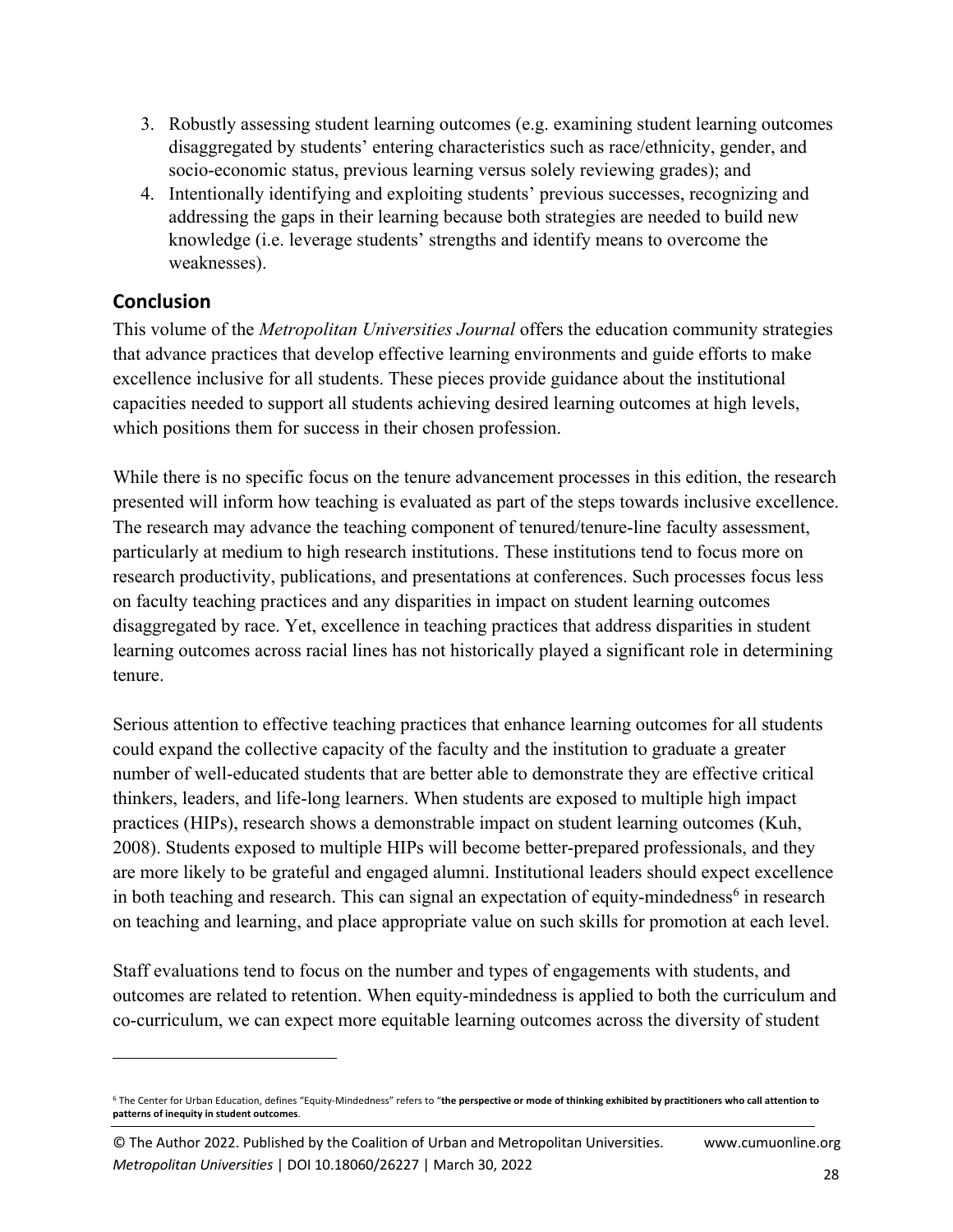populations. The articles offer individuals and institutions guidance about achieving these ends through cultural, structural, and social embeddedness of equity-minded practices that support such changes. Embeddedness necessarily requires the engagement of a diverse faculty, staff, administration, and student body.

As indicated in this issue, the work to move us closer to inclusive excellence requires experimentation, robust analysis of efforts made, and examination of the breadth, depth, and fidelity of implementation. Efforts to evaluate the overall depth of individual, group, and institutional embeddedness of our efforts require us to document equitable practices robustly and consistently.

While many strides have been made to recognize the contradictions between our espoused ideals of being one nation and the realities of exclusion for many, such exclusion from high-quality education hurts individual students and the nation. The realities of continued disparities that cut along racial, ethnic, gender, and economic lines deny many citizens equal protections and educational opportunities. It is difficult for people who have been marginalized to realize the American dream when these disparities are apparent in higher education. Authors have examined the juxtaposition of institutional statements, and the lived realities of underserved and marginalized students, faculty, staff, and community members.

Fully realizing the American dream requires current and future citizens to develop cultural competence7 . A nation that deemed itself the United States must do more to make its title an equitably lived reality for all who call it home. We must commit to developing cultural competence across our Pre K-graduate school education systems and make these cognitive and interpersonal skills pervasive–least we run the risk that individuals will fight to have their group's ideas and ideals dominate. This will create an epidemic of multiple, self-interested groups that may undermine the very ideals of our United States -- one indivisible nation with liberty and justice for all. We can only promote and sustain such an ideal if we understand that we are a nation of Native Americans and people from all other nations. To thrive in such a multicultural environment, we need to recognize, understand, and respect one another's cultural complexities. While doing so, we must also provide means for embracing the differences we each bring to the learning enterprise.

Academic research on inter-racial/cultural interaction has helped us better understand one another and view our differences as important and relevant to our effort to sustain our fragile democracy. Such research has become especially important in light of the existing disparities across various groups and the tensions accompanying them. This requires a better understanding of why Caucasians/whites feel threatened by the many racial and ethnic groups that make up our nation and view demands for equity and equal opportunity as a zero-sum endeavor. The fact is that we must work towards a collective endeavor to protect the best ideals of our nation as a

<sup>&</sup>lt;sup>7</sup> While there are several ways to define cultural competence, the author most often offers the following definition which was adapted from the University of Southern California's Center for Urban Education. *Cultural competence is the state of having and applying knowledge and skill in four areas: a) awareness of one's own cultural worldview; b)recognition of one's attitude toward cultural differences; c) a realization of diverse cultural practices and worldviews; and thoughtfulness*  in cross-cultural interaction. Over an extended period of time individuals and organizations develop the wisdom and capability to: examine critically how cultural *worldviews influence perceptions of power, dominance and inequity; and behave honorable within the complex dynamics of differences and commonalities among humans, groups and systems.*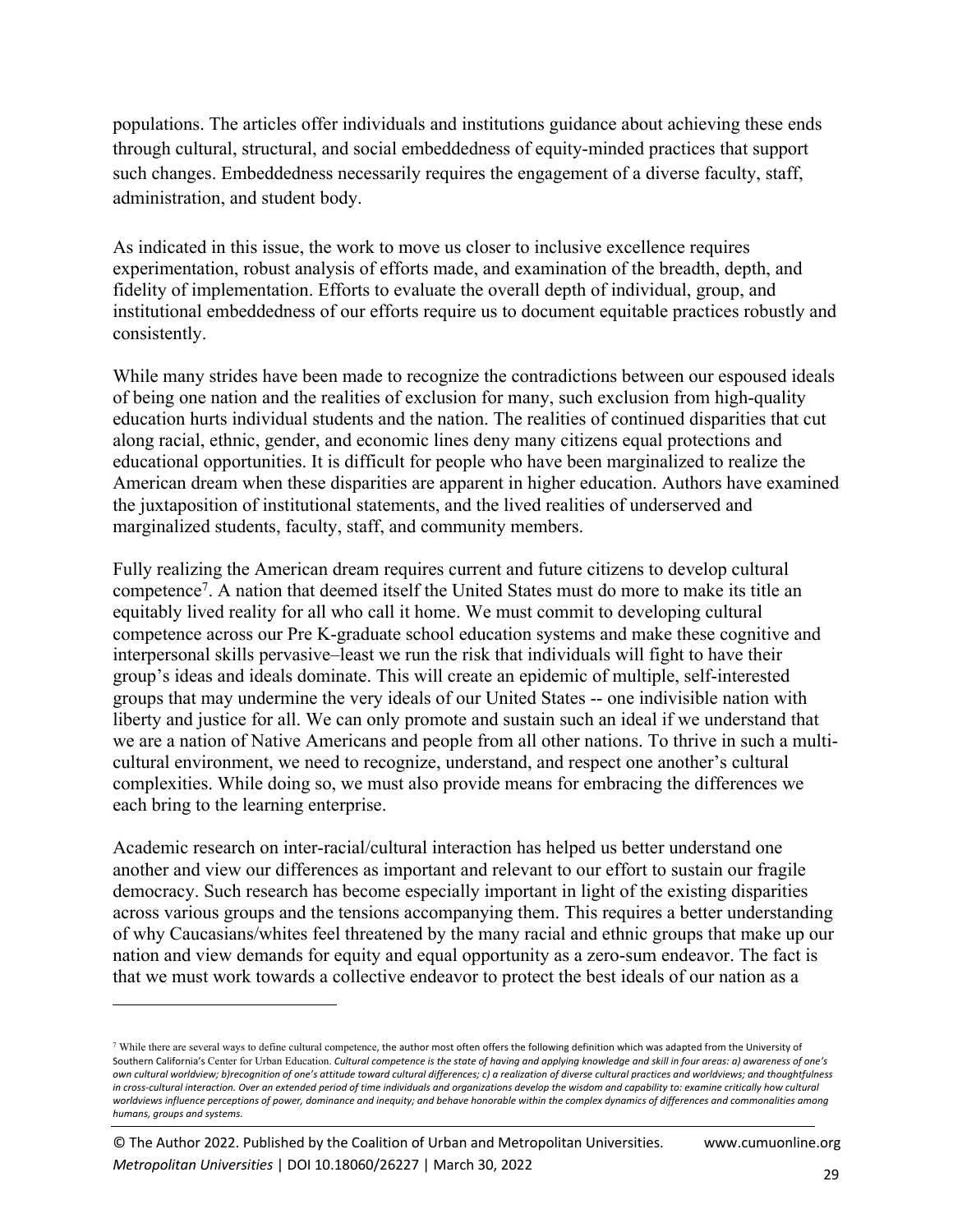whole. This requires that we all understand the drivers for feelings of being robbed because the nation is becoming more racially and ethnically diverse. Instead, we should all see one another as assets to make our nation stronger. This means we must all understand the positions of others and work to bridge these differences among all who claim the United States as their home. To accomplish the national goals previously outlined, we must understand our diverse population and ensure equitable access to the resources to achieve success in learning, life, and work. Doing so means we must better understand how to address the ills of racism by understanding it indepth, developing coalitions to challenge the premise that one racial group is better than another based solely on their physicality. We must all work to understand others who are different from ourselves if our goal is to flourish as individuals and as a nation made up of all the nations of the world under one banner of Americans. Again, this requires us to know the cultures that make up our nation, so we have the potential to live prosperously and in peace with one another.

The pieces in this edition of the *Metropolitan Universities Journal* articulates and provides evidence of the racism that exists in our education systems. The pieces also offer strategies that explain various actions we might undertake to make a true reality of the American dream versus the one that exists for some and not others. The journal also offers a description of "What is equity-minded competence" developed by the Center for Urban Education at the University of Southern California. Finally, the pieces offer ways to measure progress toward achieving these ideals.